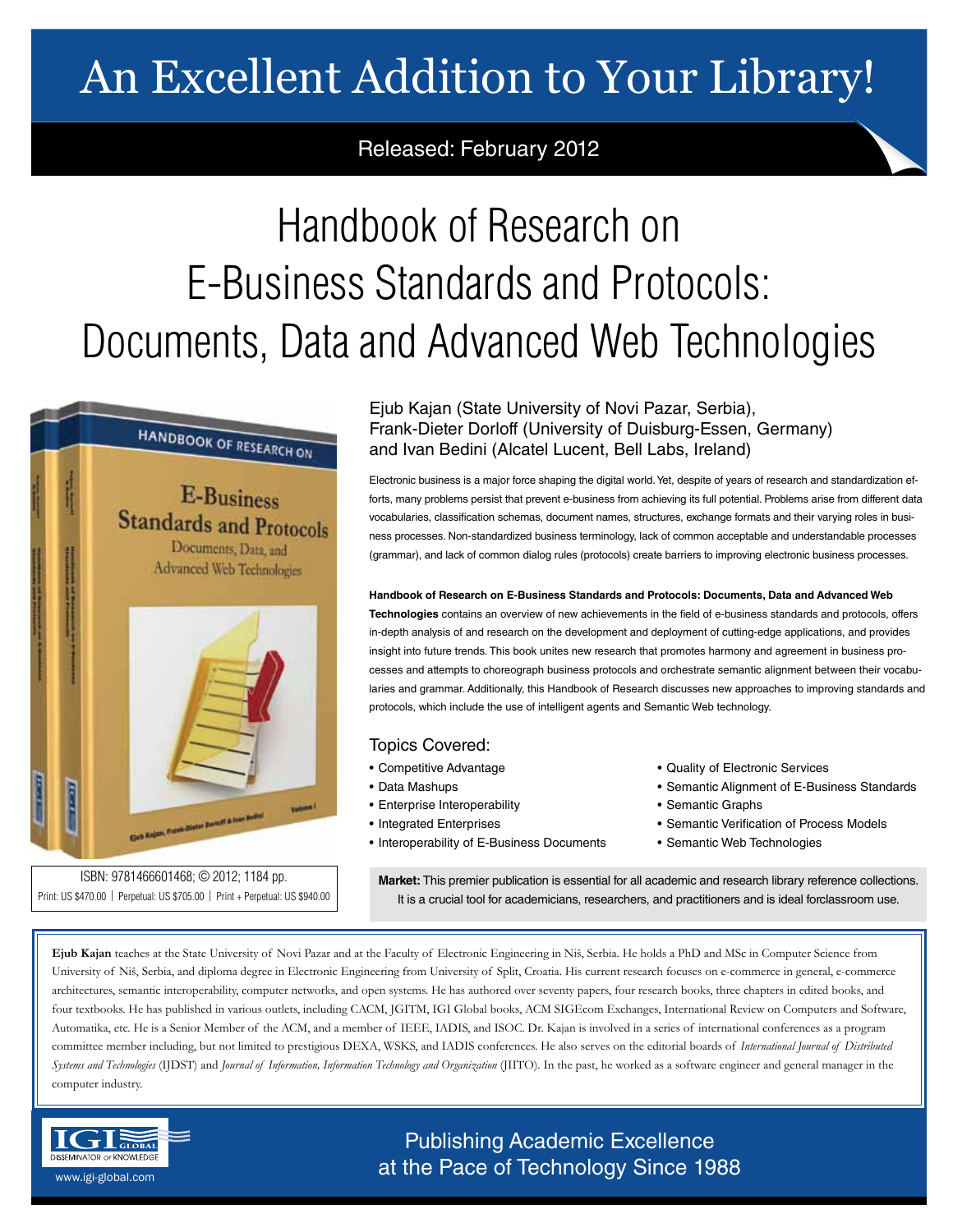#### **Section 1: General Approaches to E-Business Interoperability: Standards, Data exchange, Semantics**

#### Chapter 1

*Efficient and Interoperable E-Business –Based on Frameworks, Standards and Protocols:* Dorloff Frank-Dieter (University of Duisburg-Essen, Germany) Kajan Ejub (State University of Novi Pazar, Serbia)

Chapter 2

*The Reality of Using Standards for Electronic Business Document Formats* McGrath Tim (Document Engineering Services, Australia)

Chapter 3 *Analysis of Interoperability of e-Business Documents* Magdalenić Ivan (University of Zagreb, Croatia)

#### Chapter 4

*Harmonized and Reversible Development Framework for HLA based Interoperable Application* Tu Zhiying (IMS-LAPS, Université de Bordeaux, France) Zacharewicz Gregory (IMS-LAPS, Université de Bordeaux, France) Chen David (IMS-LAPS, Université de Bordeaux, France)

#### Chapter 5

*Concepts for Enhancing Content Quality and eAccessibility:* Galinski Christian (International Information Centre for Terminology (Infoterm), Austria) Beckmann Helmut (Heilbronn University, Germany)

Chapter 6 *BOMOS:* Folmer Erwin (University of Twente, The Netherlands)

# **Section 2: General Approaches to E-Business Interoperability: Interdis- ciplinary and Applications-Oriented Concepts**

#### Chapter 7

*Interoperability Support for E-Business Applications through Standards, Services, and Multi-Agent Systems1* Unland Rainer (Institute for Computer Science and Business Information Systems (ICB), University of Duisburg-Essen, Germany)

#### Chapter 8

*Ontologies for Guaranteeing the Interoperability in e-Business:* Zelewski Stephan (University of Duisburg-Essen, Institute for Production and Industrial Information Management, Germany) Bruns Adina Silvia (University of Duisburg-Essen, Institute for Production and Industrial Information Management, Germany)

Kowalski Martin (University of Duisburg-Essen, Institute for Production and Industrial Information Management, Germany)

#### Chapter 9

*How Semantic Web Technologies can Support the Mediation between Supply and Demand in the ICT Market:* Goy Anna (University of Torino, Italy) Magro Diego (University of Torino, Italy)

#### Chapter 10

*Customer Decision Making in Web Services* Sun Zhaohao (University of Ballarat, Australia) Zhang Ping (CSIRO, Australia) Dong Dong (Hebei Normal University, China)

Chapter 11 *The Metaphorical Foundation of Interoperability Artifacts:* Jahns Veit (University of Duisburg-Essen, Germany)

#### Chapter 12

*Standards for Achieving Interoperability of eGovernment in Europe* Küster Marc Wilhelm (Worms University of Applied Sciences, Germany)

#### **Section 3: Standards for Security and Trust in E-Business**

#### Chapter 13

*Fundamental Building Blocks for Security Interoperability in e-Business* Asim Muhammad (Philips Electronics, The Netherlands) Petković Milan (Philips Electronics, The Netherlands & Eindhoven University of Technology, The Netherlands)

#### Chapter 14

*Automatic Transformation of Generic, Validated Business Process Security Models to WS-SecurityPolicy Descriptions* Feja Sven (Christian-Albrechts-University of Kiel, Germany) August Sven (Christian-Albrechts-University of Kiel, Germany) Speck Andreas (Christian-Albrechts-University of Kiel, Germany) Jensen Meiko (Ruhr-University Bochum, Germany) Schwenk Jörg (Ruhr-University Bochum, Germany)

#### Chapter 15

*Trust Management and User's Trust Perception in e-Business* Costante Elisa (TU/e Eindhoven University of Technology, The Netherlands) Petkovic Milan (TU/e Eindhoven University of Technology, The Netherlands & Philips Research Europe, The Netherlands) den Hartog Jerry (TU/e Eindhoven University of Technology, The Netherlands)

#### **Section 4: Dealing with E-Business Data: Classification, Exchange, Harmonization**

#### Chapter 16

*Privacy-Conscious Data Mashup:* Barhamgi Mahmoud (Claude Bernard Lyon 1 University, France) Ghedira Chirine (Claude Bernard Lyon 1 University, France) Tbahriti Salah-Eddine (Claude Bernard Lyon 1 University, France) Mrissa Michael (Claude Bernard Lyon 1 University, France) Benslimane Djamal (Claude Bernard Lyon 1 University, France) Medjahed Brahim (University of Michigan-Dearborn, USA)

#### Chapter 17

*Co-ordination and Specialisation of Semantics in a B2B Relation* van Blommestein Fred (University of Groningen, The Netherlands)

#### Chapter 18

*An Examination of Standardized Product Identification and Business Benefit* Hill Douglas S. (University of Southampton, UK)

#### Chapter 19

*Towards Crowd-Driven Business Processes* Vuković Maja (IBM T. J. Watson Research, USA) Bartolini Claudio (HP Labs, USA)

#### Chapter 20

*Unified Data Model for Large-Scale Multi-Schema Integration (ULMI)* Dietrich Michael (SAP Research Karlsruhe, Germany) Lemcke Jens (SAP Research Karlsruhe, Germany)

#### Chapter 21 *Flexible Classification Standards for Product Data Exchange* Wilkes Wolfgang (Fernuniversität Hagen, Germany) Reusch Peter J. A. (Fachhochschule Dortmund, Germany) Moreno Laura Esmeralda Garcia (Fachhochschule Dortmund, Germany)

#### **Section 5: Business Process Modeling, Validation, and Monitoring**

Chapter 22 *Semantic Monitoring of Service-Oriented Business Processes* Vaculín Roman (T.J. Watson Research Center, IBM Research, USA)

Chapter 23 *Supporting Semantic Verification of Process Models* Fellmann Michael (University of Osnabrueck, Germany) Thomas Oliver (University of Osnabrueck, Germany) Hogrebe Frank (Hessische Hochschule für Polizei und Verwaltung, Germany)